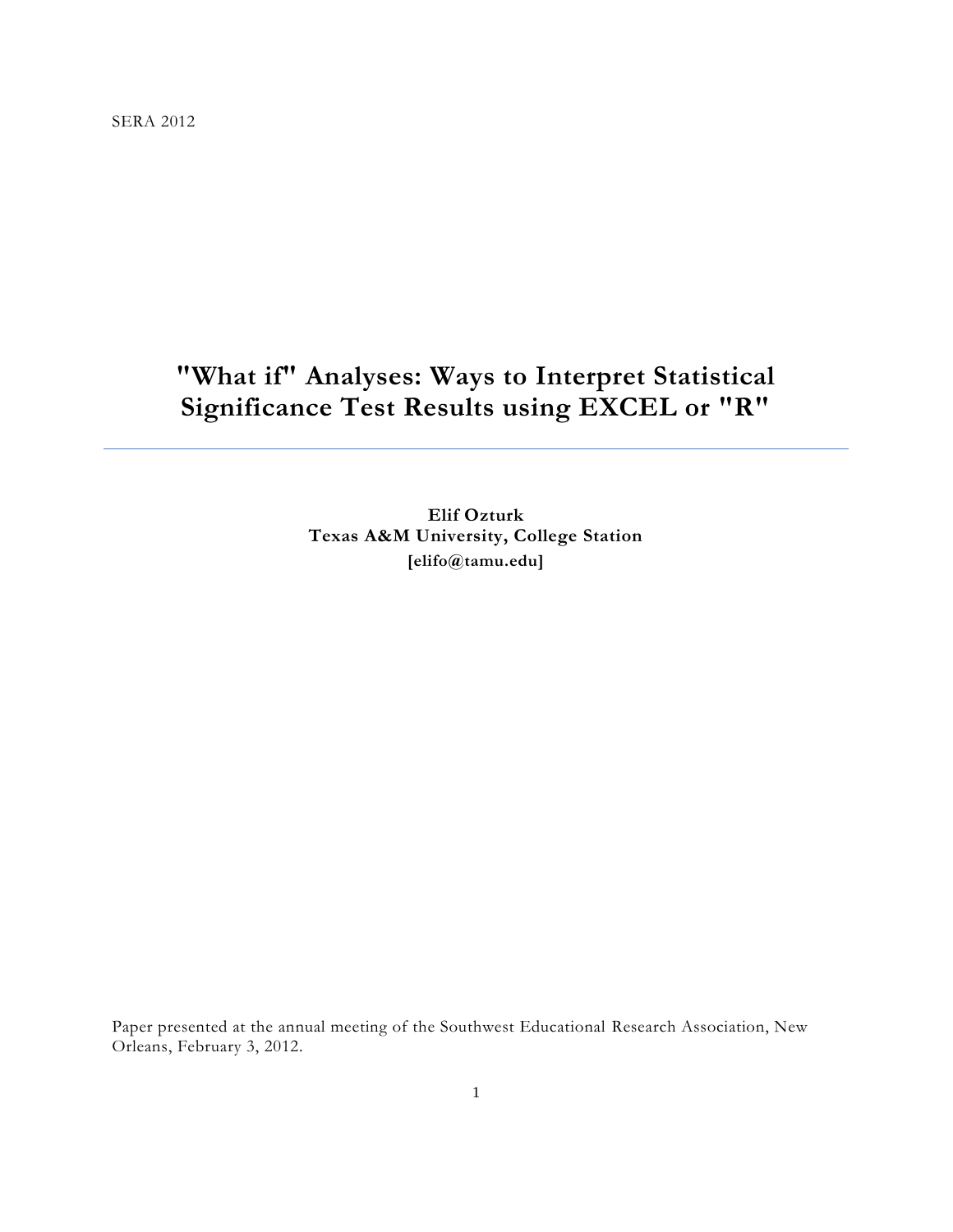# **"What if" Analyses: Ways to Interpret Statistical Significance Test Results using EXCEL or "R"**

# Abstract

*The present paper aims to review two motivations to conduct "what if" analyses using Excel and "R" to understand the statistical significance tests through the sample size context. "what if" analyses can be used to teach students what statistical significance tests really do and in applied research either prospectively to estimate what sample size might be needed in a study, or retrospectively in interpreting research results.*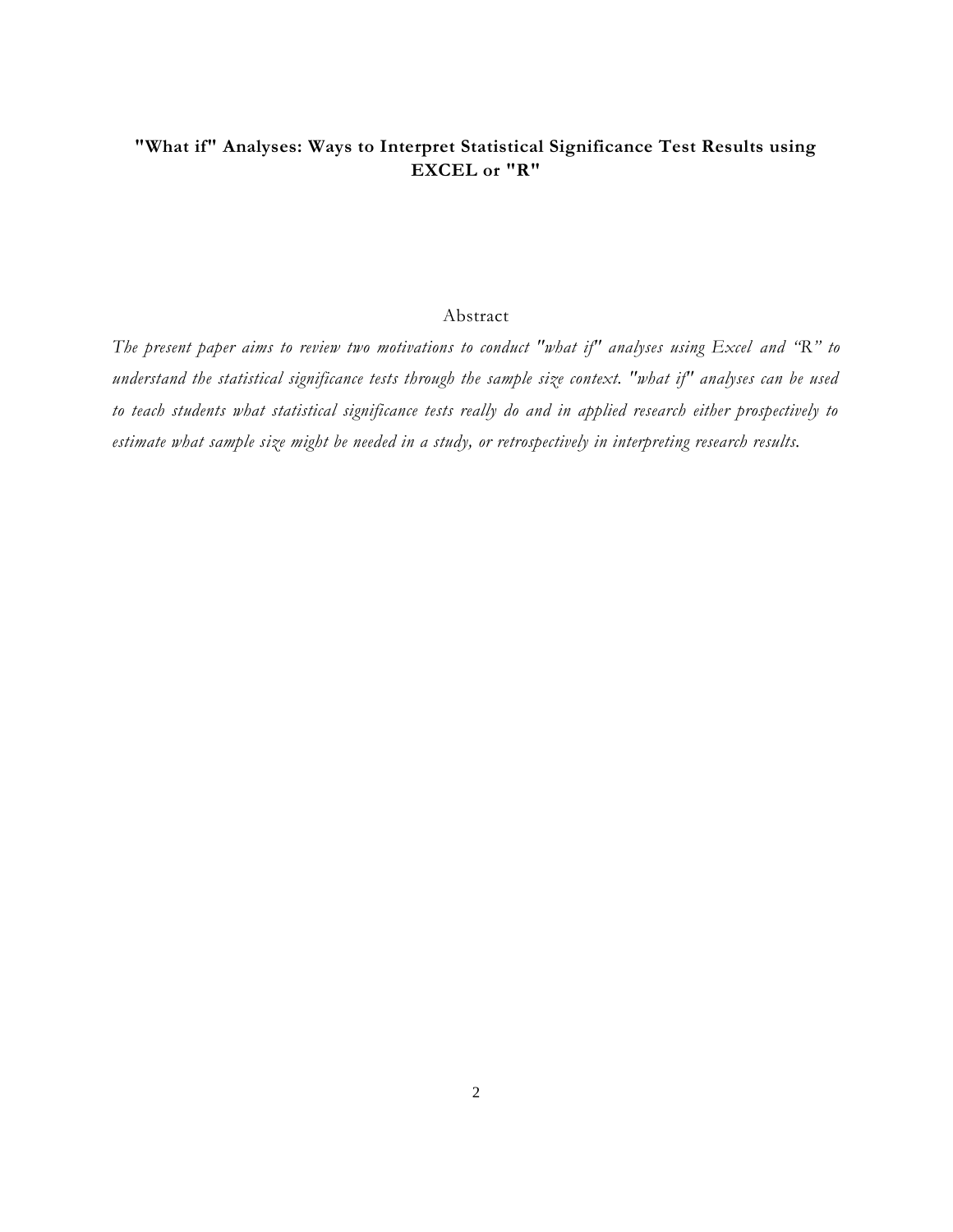Statistical significance testing has been used by researchers for empirical studies" interpretations for decades with Fisher's (1932) lead in "Statistical methods for research workers" (F. Schmidt, 1996). Since then, researchers applied this method numerous times. On the other hand, it has been criticized (Carver, 1978; Cohen, 1994; Schmidt, 1996; Thompson, 1996a) for decades and with the increasing frequency (Anderson, Burnham, & Thompson, 2000). Schmidt and Hunter's (1997) criticism clearly emphasize the tone of the argumentation about usage of statistical significant testing. They claim that "Statistical significance testing retards the growth of scientific knowledge; it never makes a positive contribution" (p. 37). A proponent of this argument was Rozeboom (1997) who stated that:

Null-hypothesis significance testing is surely the most bone-headedly misguided procedure ever institutionalized in the rote training of science students... [I]t is a sociology-of-science wonderment that this statistical practice has remained so unresponsive to criticism... (p. 335)

One of the various possible criticisms of statistical significance testing which is criticism about " *p*" values is pointed out in present paper. One criticism is that *p* values have nothing to do with result importance. In fact, "*p*" is the probability of the observed results if the null hypothesis is true (Cumming, 2012; Thompson, 2006). As Thompson (1993) explained, "If the computer package did not ask you your values prior to its analysis, it could not have considered your value system in calculating *p*'s, and so *p*'s cannot be blithely used to infer the value of research results" (p. 365).

A different criticism about *p* value is that sample size is a basic influence on *p* values because sample size affects the accuracy of statistical estimates (Thompson, 2006). Therefore, besides accuracy, significance testing evaluates the sufficiency of sample size. Thompson (1992) noted that

Statistical significance testing can involve a tautological logic in which tired researchers, having collected data from hundreds of subjects [nowadays instead called "participants"], then conduct a statistical test to evaluate whether there were a lot of subjects, which the researchers already know, because they collected the data and know they're tired. (p. 436)

To understand the sample size dynamic, tens of calculations can be done by hand to understand how *p* values change by changing sample sizes. It is important to see the effect of sample size visually to be able to make some inferences. Thompson (1989a, 1989b) proposed a spreadsheet as a way to explore the sample size dynamics to make researchers interpret the results with respect to their sample sizes. In 2000, Thompson and Kieffer presented a new "what if" analysis method to enhance the traditional use of statistical significance testing. These "what if" analysis methods can be programmed in Excel (Thompson, 2006) or with "R" software.

The purpose of the present paper is to summarize two logics of using the spreadsheets or R commander for "what if" analysis. First, these applications can be used to teach students what statistical significance tests really do. Second, we can estimate what sample size might be needed in a study prospectively or to interpret the data retrospectively.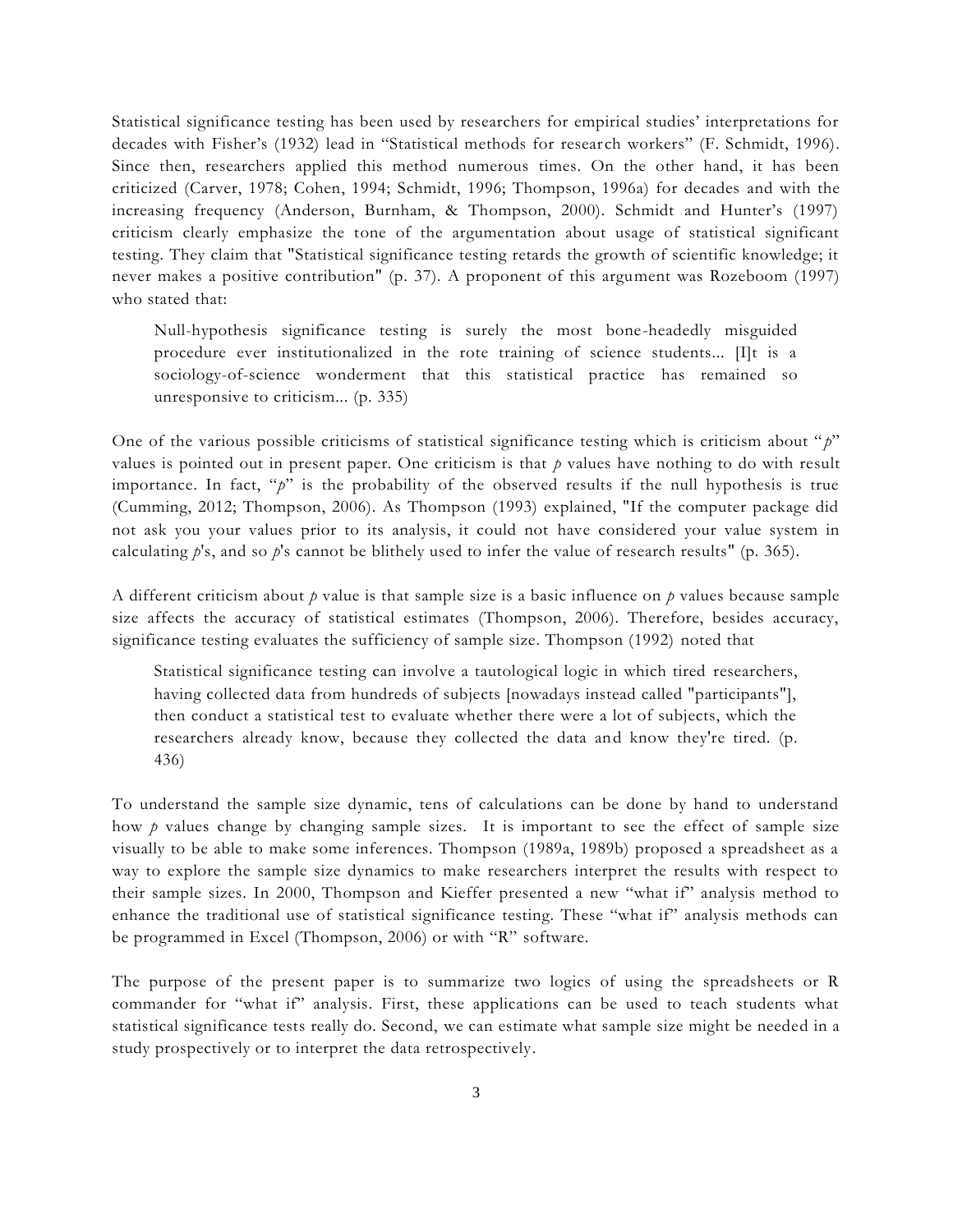#### **Certain Criticisms of Statistical Significance Testing**

For decades, social sciences have traditionally relied heavily on the statistical significance test in interpreting the meaning of data.

On the other hand, criticisms related with statistical significance testing have been extensively common and various based on different aspects. Statistical significance testing is explained different ways in different text books even defined differently within disciplines. For example, Huck (2004) defined  $p$  used in statistical significance testing as the Pearson's product-moment correlation coefficient and the study"s statistical focus while some other books (Carver, 1978; Cumming, 2012; Howell, 2008; Thompson, 2006) defined *p* as the probability of the observed results if the null hypothesis is true. Unfortunately, lots of students have been misguided by textbook writers about the interpretation of statistical significance (Carver, 1978). As Cumming (2012) stated, "It is not surprising that many students are confused in understanding statistical significance testing conce pts and procedures because different text books present topic with different rationale and procedure" (p.25). According to Cumming, the reason why the concepts are confusing for graduate students is that different models are defined. First, "*p*" is described as a measure of strength of evidence against the hypothesis. According to that explanation, the smaller the  $p$ , the stronger the reason to doubt the hypothesis and the large *p* values means weaker evidence (Cumming, 2012). Second, null hypothesis is defined as the measure of predicting an effect that is the opposite of the research hypotheses. The process of making decision about rejecting or failing to rejecting the null hypothesis by comparing *p* values with the significance level alpha, which is the probability of rejecting the null hypothesis when it is true, became the way researchers do the statistical significance testing. This process is called null hypothesis statistical significance testing (NHSST) or sometimes simply statistical significance testing (Thompson, 2006).

In his book, Cumming (2012) mentioned a study conducted by Oakes (1986) which asks psychology students true/false questions to understand the misconceptions about interpreting p value. One of the questions was: when  $p$  is equal to .01 "you can deduce the probability of the experimental hypothesis being true". 66% of the student could not give the correct answer. In fact,  $p = 01$  means there is a 1% probability that the null hypothesis is true and a 99% probability that the null is false and therefore, the experimental hypothesis is true. Cumming (2012) claimed that, this is just a statement of the common incorrect belief that  $p$  is the probability that the results are due to chance and the *p* values are often misused because of the misconceptions about whole the process of statistical significance testing.

Indeed, the calculated  $\dot{p}$  value is the probability of getting the observed results when the null hypothesis is true (Anderson et al., 2000; Cumming, 2012; Howell, 2008; Schmidt, 1996; Thompson, 1996b, 2006). Cumming (2012) accentuates that because for *p* calculated we assume that the null is true, it is a common error to think p gives the probability that the null is true and he defines this as "the inverse probability fallacy" (p. 27).

In addition, because there are misconceptions about what *p* value, Thompson (2006) emphasizes the importance of understanding what *p* really means: Two assumptions should be taken into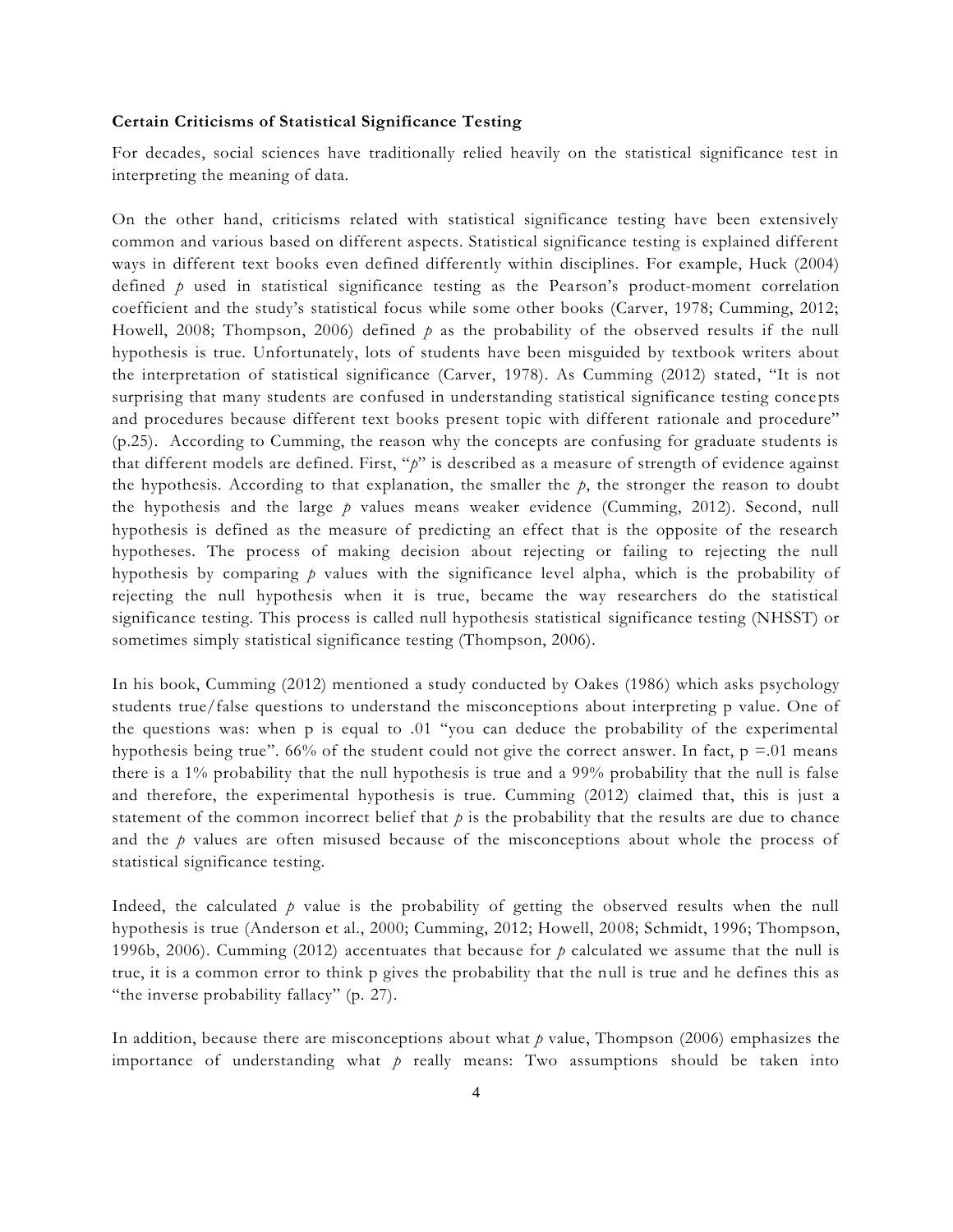consideration while *p* value is scrutinized. First, it should be assumed that the sample came from a population exactly described by the null hypothesis because we are estimating the probability of the sample and that statistics came from the population which must impact the results expected in the sample. Second, sample size must be taken into consideration because sample size impacts the precision of statistical estimates (Thompson, 2006, p. 179). Therefore, a *p* value should not be considered without the effect of sample size. For a larger sample size, (assuming the null that the means are equal is true) the statistical significance testing would give a smaller *p* value because the probability of having unequal sample statistics are less and less likely as sample sizes enlarge (Thompson, 1994). Besides, the probability of making Type I  $(\alpha)$  or Type II ( $\beta$ ) errors and the effect sizes are also affected by the size of sample.

Other than these, it is important to realize that given a "nil" null hypothesis (the probability of obtaining an exactly zero sample effect), and a nonzero sample effect, the null hypothesis will always be rejected at some sample size because the probability of obtaining an exactly zero sample effect is infinitely small (Thompson, 1987) and "…more to the point statistical significance testing with "nil" null hypotheses is arguably irrelevant either when (a) sample size is very large or (b) effect size is very large" (Thompson & Kieffer, 2000, p. 4).

#### **Sample Size Impact**

Too few researchers understand what statistical significance testing does and doesn't do, and consequently their results are misinterpreted. Even more commonly, researchers understand elements of statistical significance testing, but the concept is not integrated into their research. For example, the influence of sample size on statistical significance may be acknowledged by a researcher, but this insight is not conveyed when interpreting results in a study with several thousand subjects (Thompson, 1994, p. 2)

Sample size is one of the most important characteristics of experimental research whose purpose is to estimate the real population parameters from the sample (Thompson, 1987). Although there are other interrelated features affecting the statistical significance in a study, sample size is the headliner (Thompson, 1989b). Most students or researchers know that the sample size is an important factor, but its main impact and significance can be disregarded. In fact, many researchers recognize that if the sample size is big enough, any study can have statistically significant results. As an implication Thompson (1993) claimed that; "Many researchers possess this insight as some level, but somehow do not integrate this knowledge into their paradigms for actually conceptualizing or conducting research, thus the insight too rarely affects actual practice" (p. 362).

The sample size impact can be used as a strategy to make inferences about the significance of the results. For a fixed effect size, what sample size is needed for a statistically significant result can be estimated or at what large sample size a non significant result would become statistically significant can be found (1989a). This process can also be described as power analysis. Power is 1- $\beta$  where  $\beta$  is the probability of not rejecting the null hypothesis when the null hypothesis is false (Thompson, 2006). Since power is the probability of accurately rejecting the null hypothesis when it is false, it makes sense that we would like power be as large as possible and so  $\beta$  should be as small as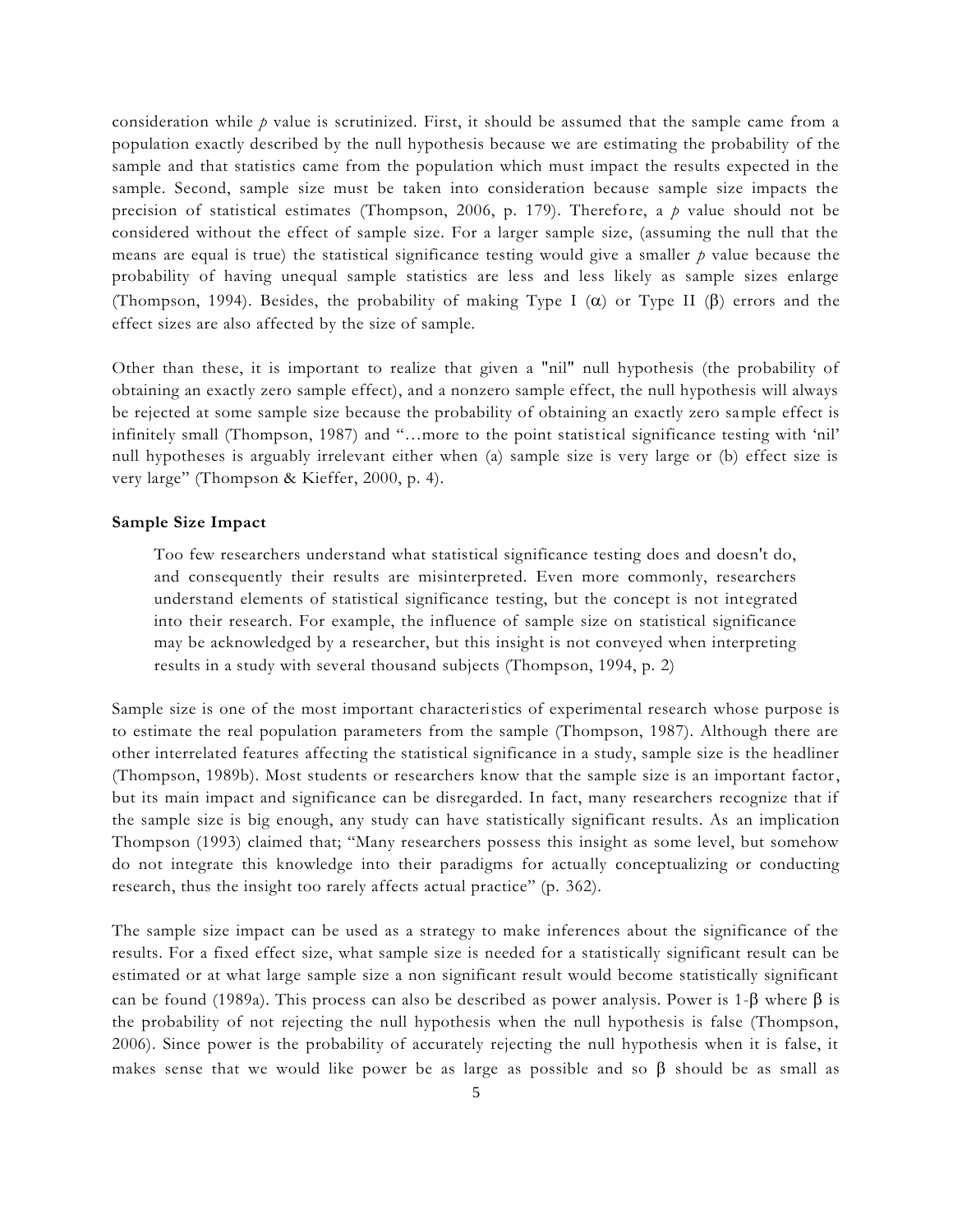possible. To make the probability of not rejecting the false null hypothesis smaller, sample size must be increased because sample size (n), probability of type I error  $(\alpha)$ , probability of type II error  $(\beta)$ , and effect size are all non-overlapping but related elements. Thompson (2006) defined the power analyses through the relation of these four components. Thompson explained this with humor by calling the area "the blob" which is a fixed and knowledgeable area that contains  $n, \alpha$ ,  $\beta$  and effect size (p. 173). Therefore, if any three of these elements are known, the fourth one can be found.

# **"What if" analyses**

To help researchers on finding the necessary sample size, different methods were proposed (Thompson, 1989a, 1989b) in which the sample size for statistically significant results was calculated when certain values are fixed. In these models, for a fixed effect size tables are constructed indicating the changing effect size and its impact. In 2000, Thompson and Kieffer present ed a more practical way of performing "what if" analysis to overcome the weaknesses of previous work (Thompson, 1989a, 1989b) and to make more sense of statistical significance testing interpretations that students and researchers have misconceptions about. More importantly, the purpose of the study was to eliminate the misuse of  $p$  value that it has the prominent effect on the importance of magnitude of effect of the implication because  $p$  value depends both on effect size and sample size (Thompson & Kieffer, 2000). To indicate the sample size impact of *p* value, Thompson and Kieffer (2000) present tables (p. 5). Although these tables are very useful to make the effect visually understandable, using spreadsheets or other software like "R" to play with sample size for understanding the effect and the change in other aspects is more practical. Thus, Thompson and Kieffer (2000) propose an Excel spreadsheet as an alternative "what if" analytic method using the "corrected" estimate of the population effect size as the metric for exploring sample size influences.

#### *The Excel Spreadsheet*

Thompson and Kieffer (2000) presented an appendix for how to prepare the spreadsheet and Thompson (2006) describes how to set up the spreadsheet for power analyses. In the current paper, excel spreadsheet that Thompson (2006) defined (pp. 174-176) will be summarized. Thompson describes two ways of using "What-if" spreadsheets.

First, for a fixed effect size (i.e. Pearson product moment correlation coefficient "r" or common variance r<sup>2</sup>) the sample size can be changed and the transition between statistically significant or statistically nonsignificant can be observed. Figure 1 is a sample screenshot from the excel spreadsheet that Thomson (2006) proposed. In this figure this transition can be determined. For a fixed effect size that  $r^2$  is equal to 0.04 (4 %), with the altering sample size, chance in the  $p$  value can be observed. To have a statistically significant result, we will try to find the sample size where *p* value becomes smaller than the significance level which is 0.05. In Figure 1, when n is equal to 50 the results are not significant. In Figure 2, when we increase n to 96,  $\dot{p}$  is still bigger than 0.05. If the sample size is set to 97 (Figure 3),  $p$  becomes smaller than  $\alpha$  (0.05) and we observed that for this statistics, 97 is the minimum sample size at which transition from statistically nonsignificant to statistically significant is detected.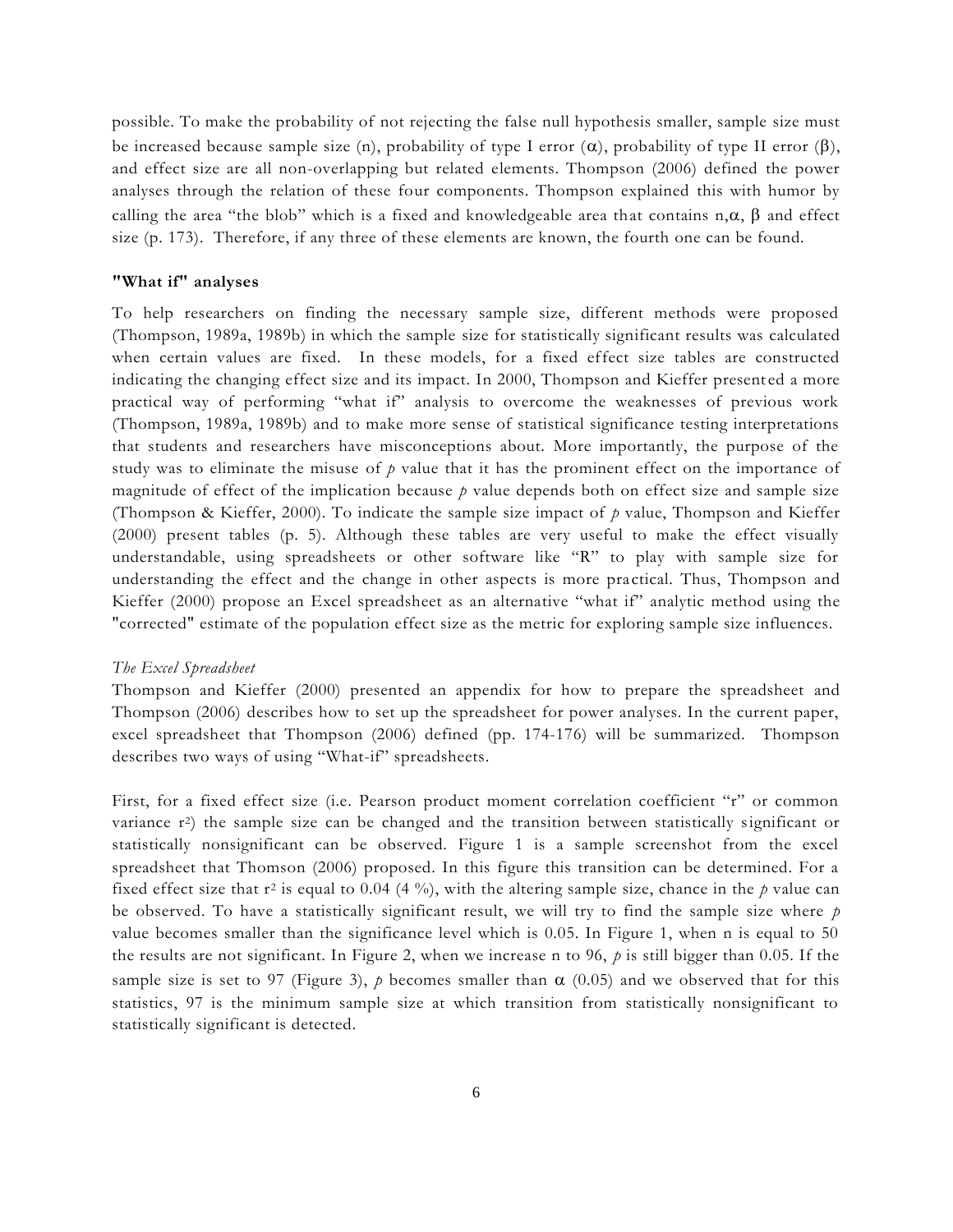|                                            | B<br>A                                 | C                    | D  | Ε                      | F           | G         | H      |  |  |  |  |
|--------------------------------------------|----------------------------------------|----------------------|----|------------------------|-------------|-----------|--------|--|--|--|--|
| 1                                          | $A1$ B                                 | С                    | D  | Ε                      | $\mathbf F$ | G         | Η      |  |  |  |  |
| $\frac{2}{3}$                              | 2                                      |                      |    |                        |             |           |        |  |  |  |  |
|                                            | 3 whatif_r.wk1 9/29/04                 |                      |    |                        |             |           |        |  |  |  |  |
|                                            | 4                                      |                      |    |                        |             |           |        |  |  |  |  |
| $\frac{4}{5}$                              | 5 PRIMARY INPUT IS PEARSON r sq AND n: |                      |    |                        |             |           |        |  |  |  |  |
|                                            | $6r$ sq =                              | 0.04                 |    |                        |             |           |        |  |  |  |  |
| $\begin{array}{c} 6 \\ 7 \\ 8 \end{array}$ |                                        |                      |    |                        |             |           |        |  |  |  |  |
|                                            | $8n$ Size =                            | 50                   |    |                        |             |           |        |  |  |  |  |
| 9                                          | 91111                                  | MAKE ** NO CHANGES** |    | <b>BELOW THIS LINE</b> |             |           |        |  |  |  |  |
| 10                                         | 10                                     |                      |    |                        |             |           | Effect |  |  |  |  |
| 11                                         | 11 Source                              | S0S                  | df | MS.                    | Fcalc       | peale     | Size   |  |  |  |  |
| 12                                         | 12 Model                               | 4.000                | 1  | 4.0000                 | 2.0000      | 0.1637531 | 4.00%  |  |  |  |  |
| 13                                         | 13 Residual                            | 96.000               | 48 | 2.0000                 |             |           |        |  |  |  |  |
| 14                                         | 14 Total                               | 100.000              | 49 | 2.0408                 |             |           |        |  |  |  |  |

*Figure 1.* Spreadsheet Screenshot when n=50



*Figure 2.* Spreadsheet Screenshot when n=96

|                                       | A                                         | B           |                            | D  | Ε         | F      | G         | H      |  |  |  |  |
|---------------------------------------|-------------------------------------------|-------------|----------------------------|----|-----------|--------|-----------|--------|--|--|--|--|
|                                       | A1 B                                      |             | C                          | D  | Ε         | F      | G         | Η      |  |  |  |  |
| $\frac{2}{3}$                         |                                           |             |                            |    |           |        |           |        |  |  |  |  |
|                                       | 3 whatif_r.wk1 9/29/04                    |             |                            |    |           |        |           |        |  |  |  |  |
|                                       |                                           |             |                            |    |           |        |           |        |  |  |  |  |
| $\frac{4}{5}$                         | INPUT IS PEARSON r sq AND n:<br>5 PRIMARY |             |                            |    |           |        |           |        |  |  |  |  |
| $\begin{array}{c} 6 \\ 7 \end{array}$ |                                           | $6r$ sq =   | 0.04                       |    |           |        |           |        |  |  |  |  |
|                                       |                                           |             |                            |    |           |        |           |        |  |  |  |  |
| $\frac{8}{9}$                         |                                           | $8n$ Size = | 97                         |    |           |        |           |        |  |  |  |  |
|                                       |                                           | 9 1 1 1 1 1 | MAKE ** NO CHANGES** BELOW |    | THIS LINE |        |           |        |  |  |  |  |
| 10                                    | 10                                        |             |                            |    |           |        |           | Effect |  |  |  |  |
| 11                                    |                                           | 11 Source   | S <sub>OS</sub>            | df | ΜS        | Fcalc  | peale     | Size   |  |  |  |  |
| 12                                    |                                           | 12 Model    | 4.000                      |    | 4.0000    | 3.9583 | 0.0495152 | 4.00%  |  |  |  |  |
| 13                                    |                                           | 13 Residual | 96.000                     | 95 | 1.0105    |        |           |        |  |  |  |  |
| 14                                    |                                           | 14 Total    | 100.000                    | 96 | 1.0417    |        |           |        |  |  |  |  |

Figure 3. Spreadsheet Screenshot when n=97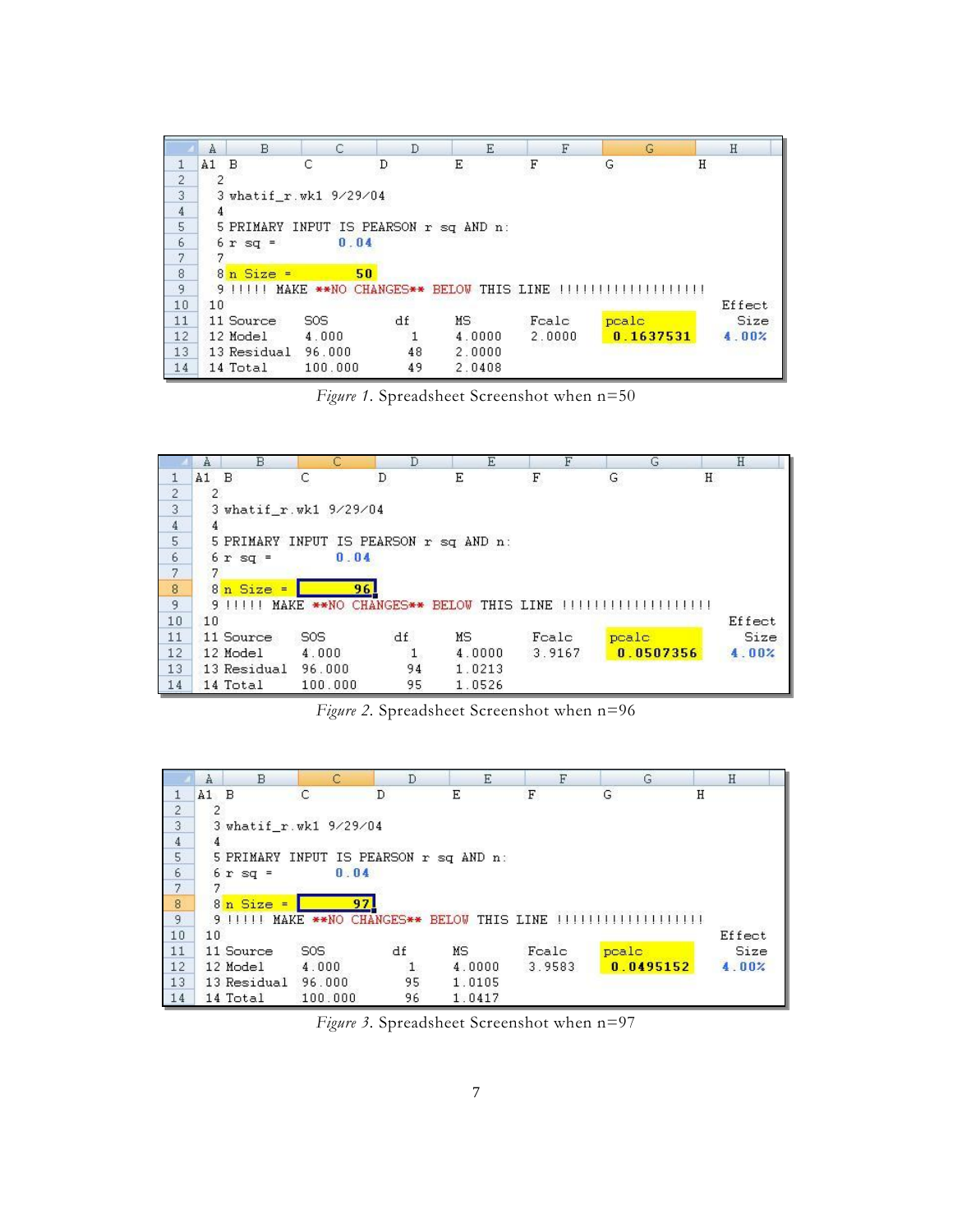The second way that the What-if spreadsheet can be used to determine the minimum effect size required to achieve statistical significance given a fixed sample size. Still with the same spreadshe et from which screenshots is presented, effect size can be altered to see the chance in *p* values and find the point where the study becomes statistically significant or the other way around.

#### *R Commander*

Rather than Excel, R is a completely different way of making statistical analysis or any application related with statistics. R is a free software environment for statistical computing and graphics. It works with R programming language and provides a wide variety of statistical and graphical techniques, and is highly extensible (Venables & Smit, 2011). Although it is not as practical as Excel because of its way of working, R is more flexible and powerfull. R works through different sub packages that work for different purposes. Here in this paper some code s from power (pwr) package will be presented to indicate how the what-if analysis can be through "R". To conduct a power or sample size analysis using R the pwr package must be installed. For all the what-if calculations exactly one of the elements that one you want to find -like sample size- has to be left empty and other elements will be calculated automatically (Osmena, 2010).

Power package in R can also be used with the same purposes that Thompson (2006) proposed for what-if spreadsheet. In addition, for calculating the necessary sample size, power analysis is useful. In fact, if the power  $(1-\beta)$  is higher, the probability of rejecting the null hypothesis when the null hypothesis is false  $(\beta)$  will be lower. In this case, the probability of correctly rejecting the null hypothesis will be higher. A power analysis is generally used for determining the power of the test or to achieve a certain power, it is used for determining the needed sample size (Osmena, 2010). Power of the study should be calculated before conducting the study to determine the necessary number of participants for having a satisfactory power. Schmidt (1996) stated that usually power of .80 can be taken as "adequate" power given the expected effect size and the desired alpha level which also means a 20% Type II error rate when the null hypothesis is false. Cumming (2012) claimed that "power is a single value, say .80, but it is based on a distribution of *p* values" (p. 324). Cumming defined this claim through one of the simulations he created and presents in his book that for a defined effect size and significance level, when the power is calculated as .80, the simulation indicates that 80.4% of the *p* values were less than .05 which is close to .80%. Therefore, here in this paper power of .80 is used in "R" codes to determine the transition from statistically nonsignificant to statistically significant. Figure 4 is a screenshot from R commander window indicating the transition from statistically nonsignificant to statistically significant when n is chanced from 31 to 31 for that defined effect size and significance level.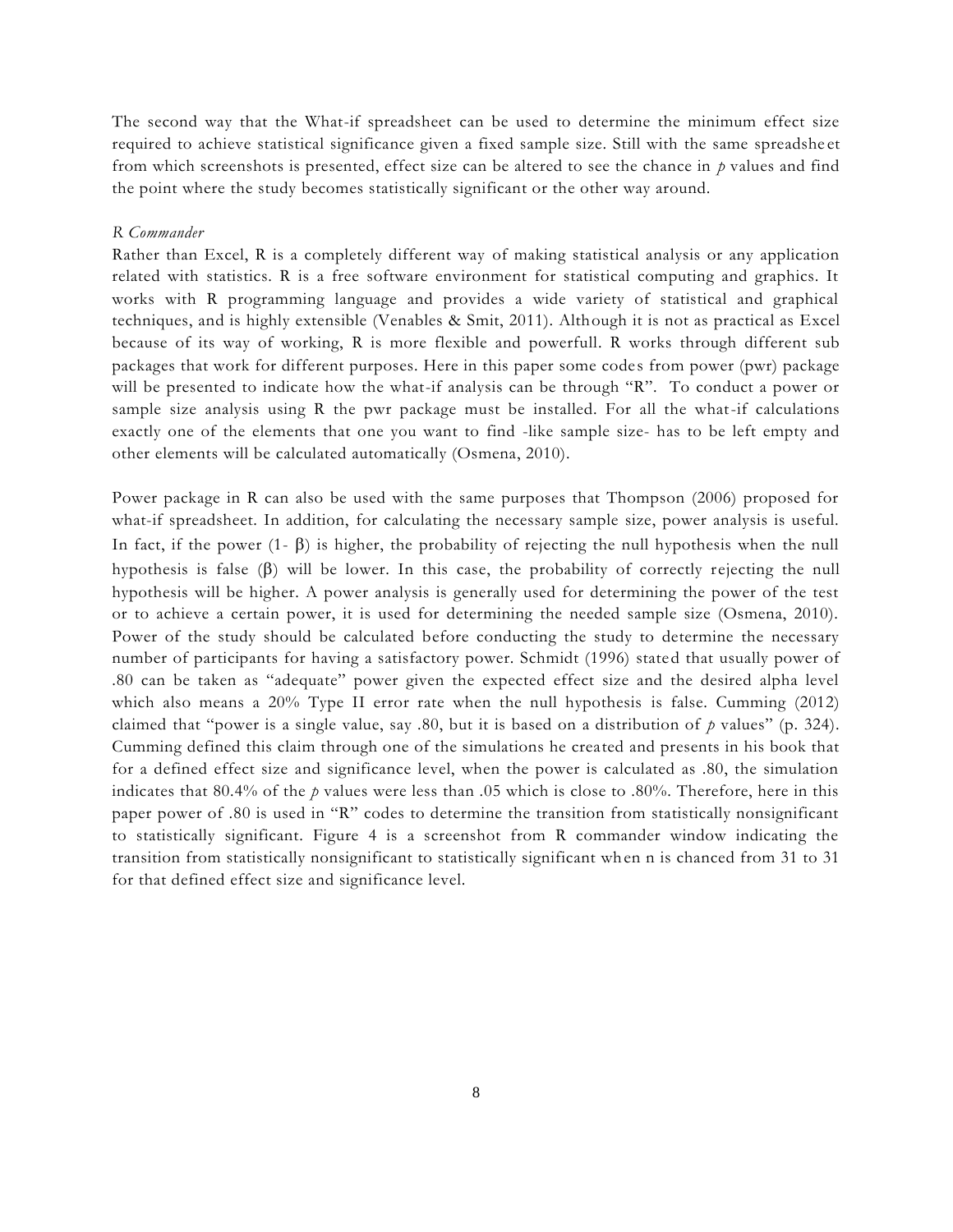```
Submit
Output Window
> pwr.p.test(h = 0.5, n= 31, sig.level = 0.05, power = NULL, alternative = c("two.sizeed"))
     proportion power calculation for binomial distribution (arcsine transformation)
              h = 0.5n = 31sig. level = 0.05power = 0.795008alternative = two. \sideset{1}{\text{min}}> pwr.p.test(h = 0.5, n= 32, sig.level = 0.05, power = NULL , alternative = c("two.sizeed"))
     proportion power calculation for binomial distribution (arcsine transformation)
              h = 0.5n = 32sig. level = 0.05power = 0.8074304\lambda alternative = two.sided
```
*Figure 4.* R commander window screenshot indicating pwr analyses with n=31 and n=32

### **Two logics behind "What if" analyses**

What-if analysis can be useful for understanding and teaching the real propose of conducing statistical significance testing because they are accessible and practical. In addition, for applied researches to interpret the results and to determine the adequate sample size for a given effect size, what-if analysis can be used (Thompson, 2006).

First, as mentioned above in the "certain criticisms of statistical significance testing" part, there are various misunderstandings related with statistical significance testing and many students are taught misconceptions. It is important to eliminate these misunderstandings because hypothesis testing based on the statistical significance test has been the main feature of graduate training in statistics in psychology for over 40 years and the responsibility resides with the ones who teach these concepts to the students (Schmidt, 1996). If it can be achieved, the quality of published applied research results enhances in social sciences. In addition, according to Schmidt, it is also important to note that applying statistical significance testing without understanding what really it is destroys the usefulness of psychological research as a means for solving practical problems in society. On the other hand, the statistical significance concept can be conflicting for a student when it is introduced, the concepts may be difficult to understand initially. Even some instructors may have difficulty with this subject because of the nature of the aspects and their properties. Thus using these basic and relatively simple spreadsheets or other application, the main reason why statistical significance testing is used in a study and meaning of its each element can be made clearer.

Second, a power analysis via "what-if" analyses can be used in two ways: Prospectively to estimate what sample size might be needed in a study, or retrospectively in interpreting research results. Before conducting a study, it is useful to determine an adequate number of participants needed for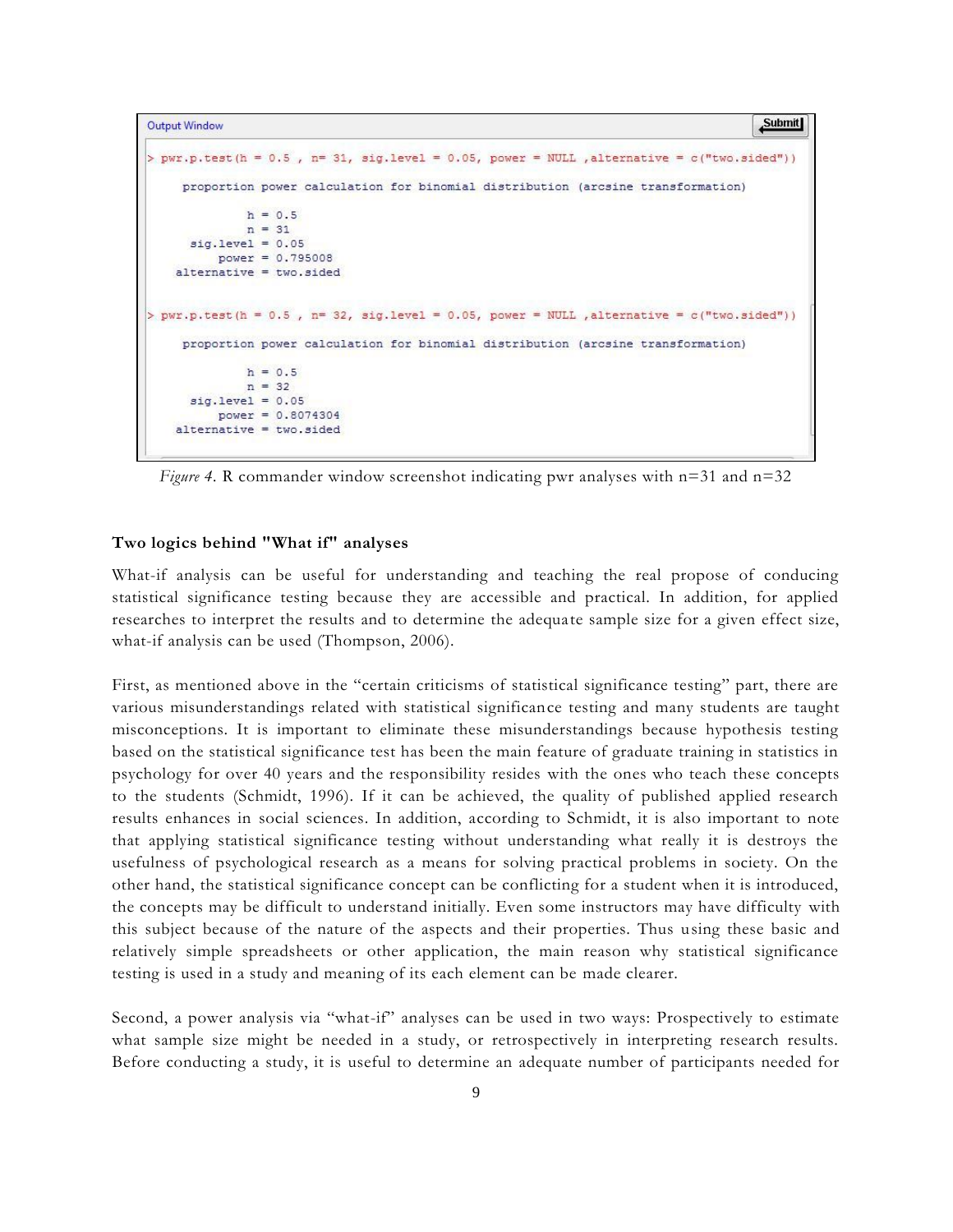the study be statistically significant because after the results are scrutinized the study seems statistically nonsignificant, it does not make sense to try to find more participants. Determining the least number of participants is a kind of precaution of an applied rese arch. Other than this, what-if analyses are valuable to use after the data is collected to determine the outcomes for an extensive range of effect size and sample sizes. As Thompson (2006) emphasized "…all non-zero effect sizes will be statistically significant at some sample size" (p. 176). Through these analyses the researcher will realize that the study will be statistically significant at some point even for a very small effect size. Therefore, it can be understood that having a huge sample size does not mean the statistically significant study have considerable effect on whatever the implication of the research is. Thompson and Kieffer (2000) stated that;

Use of these "what if' methods may prevent authors with large sample sizes from over interpreting their small effects, once they see that the small effects would no longer have been statistically significant with only a slightly smaller sample size. Conversely, researchers with large effects will be even more confident in interpreting their results if they note that their observed effects would still have been statistically significant even if they had had an appreciably smaller sample size. But the proposed methods may help researchers to see how their sample size may have impacted their calculated p values (p. 7)

To sum up, the reason why what-if analyses are useful after conducting a study is that because the researcher understands more about the importance of effect size so that the context for interpreting the statistically significant results may change (Thompson, 2006).

#### **Discussion**

The most important message that "what-if" analysis through excel spreadsheet and "R" gives us should be understanding that every study has a significance level and power in a definite sample size but the results should not be misinterpreted (Schmidt, 1996; Thompson, 1989a, 2006; Thompson & Kieffer, 2000). Although, at first it seems like the purpose of "what-if" analyses is to determine only what sample size we need, it does not aim to identify an exact number of subjects at which the researcher alters a hypothesis test decision but to provide the researcher with a reasonable context in which to evaluate significance test results. Thus, the analysis should not be overinterpreted (Thompson, 1989a, 1993).

Moreover, Thompson and Kieffer (2000) noted that their proposed "what it" analysis underlines that *p* values cannot be used as reasonable indices of effect of a study and the results may not be valuable even if they were statistically significant with adequate sample size and more importantly, having a statistically significant study does not imply that an exact effect size would be replicated in a future study with larger or smaller sample size. On the other hand, "…it may be very useful to conduct the same analyses with both somewhat larger and somewhat smaller effect sizes, so as to model sample size impacts for a given design across a reasonable range of effect size outcomes!" (Thompson & Kieffer, 2000, p. 8).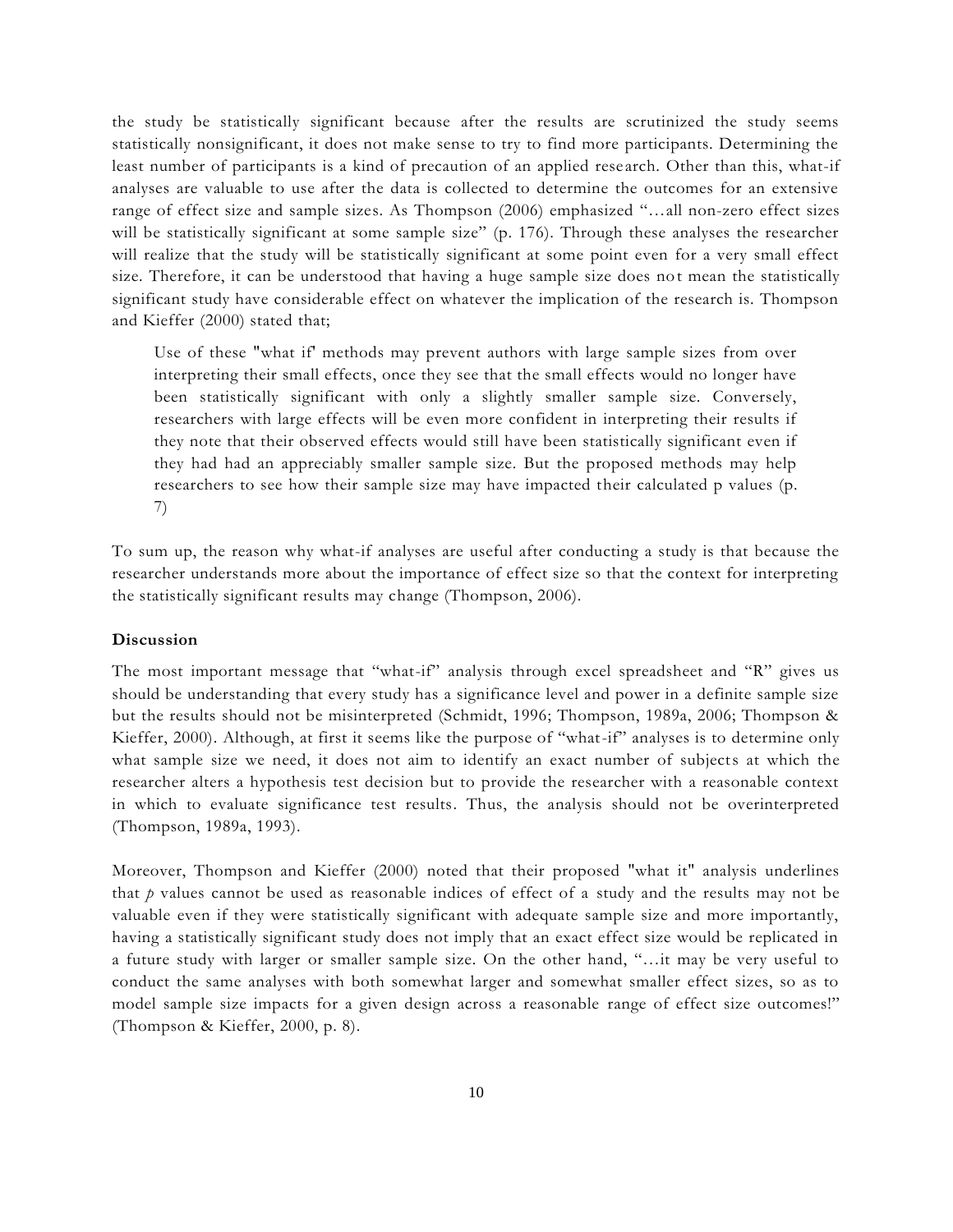#### **References**

- Anderson, D. R., Burnham, K. P., & Thompson, W. (2000). Null hypothesis testing: Problems, prevalence, and an alternative. *Journal of Wildlife Management*, 64, 912-923.
- Carver, R. (1978). The case against statistical significance testing. *Harvard Educational Review*, 48, 378- 399.
- Cohen, J. (1994). The Earth is round (p < .05). *American Psychologist*, 49, 997-1003.
- Cumming, G. (2012). *Understanding the new statistics: Effect sizes, confidence intervals, and meta-analysis*. New York: Routledge.
- Howell, D. C. (2008). *Fundemental statistics for the behavioral sciences* (6th ed.). Belmont, CA: Thomson Higher Education.
- Huck, S. W. (2004). *Reading statistics and research* (4th ed.). Boston: Pearson Education.
- Oakes, M. W. (1986). *Statistical inference: A commentary for the social and behavioral sciences. Chichester*, UK: Wiley.
- Osmena, P. (2010). *Statistical power analysis using SAS and R*. Project Presentation. The Faculty of the Statistics Department. California Polytechnic State University. San Luis Obispo.
- Rozeboom, W. W. (1997). Good science is abductive, not hypothetico-deductive. In L. L. Harlow, S. A. Mulaik & J. H. Steiger (Eds.), *What if there were no significance tests?* . Mahwah, NJ: Erlbaum.
- Schmidt, F. (1996). Statistical significance testing and cumulative knowledge in psychology: Implications for the training of researchers*. Psychological Methods*, 1, 115-129.
- Schmidt, F. L., & Hunter, J. E. (1997). Eight common but false objections to the discontinuation of significance testing in the analysis of research data. In L. L. Harlow, S. A. Mulaik & J. H. Steiger (Eds.), *What if there were no significance tests?* (pp. 37-64). Mahwah, NJ: Erlbaum.
- Thompson, B. (1987, April). *The use (and misuse) of statistical significance testing: Some recommendations for improved editorial policy and practice*. Paper presented at the annual meeting of the American Educa:ional Research Association, Washington, DC.
- Thompson, B. (1989a). Asking "what if" questions about significance tests. *Measurement and Evaluation in Counseling and Development, 22(2*), 66-68.
- Thompson, B. (1989b). Statistical significance, result importance, and result generalizability: Three noteworthy but somewhat different issues. *Measurement and Evaluation in Counseling and Development, 22(1*), 2-5.
- Thompson, B. (1992). Two and one half decades of leadership in measurement and evaluation. *Journal of Counseling and Development, 70*, 434-438.
- Thompson, B. (1993). The use of statistical significance tests in research: Bootstrap and other alternatives. *Journal of Experimental Education, 61*, 361-377.